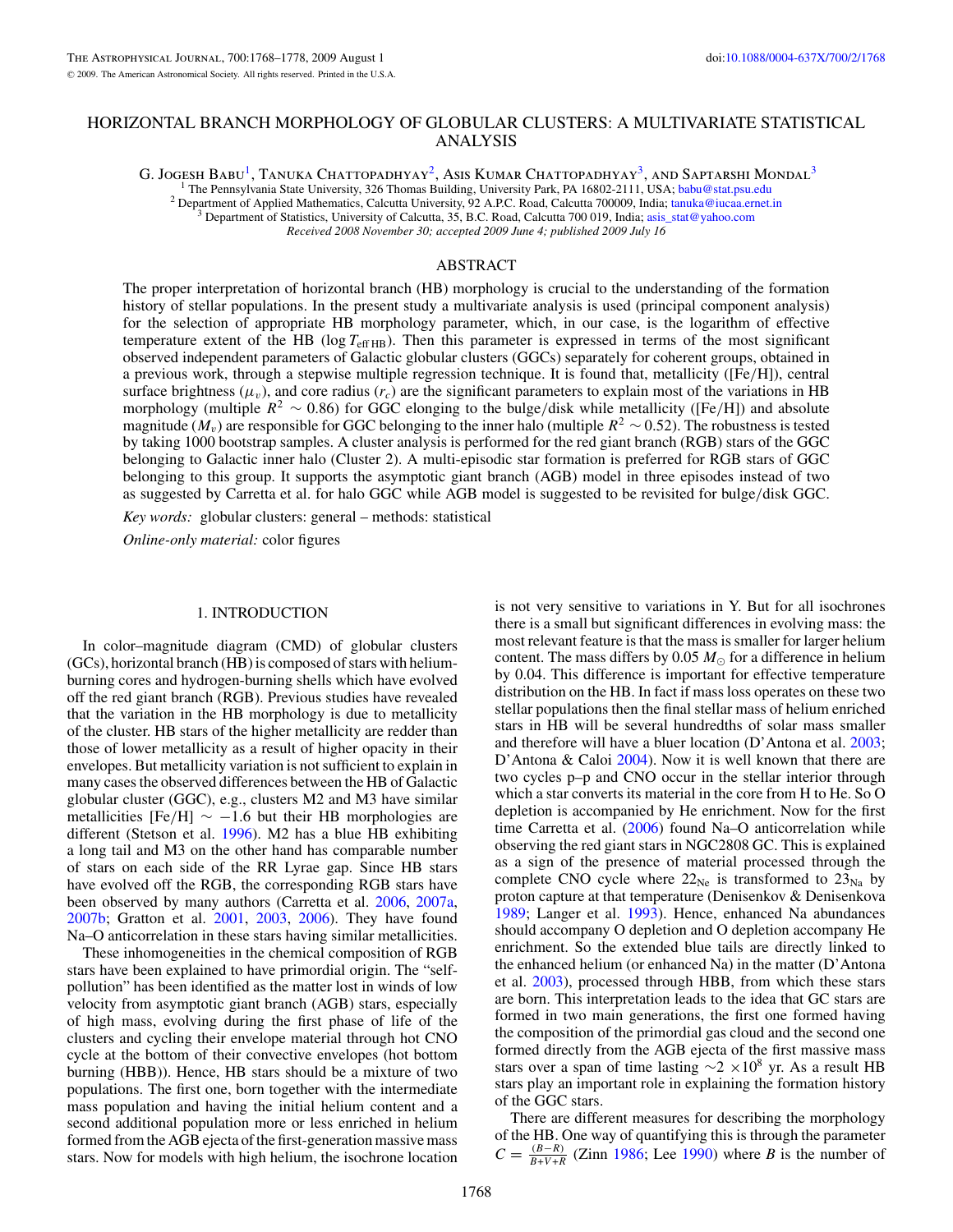stars on the blue side of the RR Lyrae gap, *R* is the number of stars on the red side, and *V* is the number of RR Lyrae variable stars on HB. The other measures are  $HB_{RE}$ , defined as the intrinsic  $(B - V)_0$  color of the point adopted on the basis of estimation of the red endpoint of the observed HB,  $L_t$ , defined as the total length of the HB measured from  $H\text{B}_{\text{RE}}$ down to the blue end of the HB,  $(B - V)_{peak}$ , measured by dividing the whole length into bins starting from  $HB_{RE}$  and counting the stars populating each bin perpendicular to the adopted ridge line, BT, defined as the length of the blue tail measured along the ridge line of the HB starting from  $(B-V)_{peak}$ down to the adopted blue HB extreme and Dickens Type (DT; Fusi Pecci et al. [1993\)](#page-10-0). Sometimes maximum effective temperature along HB is also used as the parameter (Recio-Blanco et al. [2006,](#page-10-0) hereafter RB06). Different measures are used because in many situations clusters having a similar value of the morphology index actually have significant differences in their HB distributions. For instance (Fusi Pecci et al. [1993\)](#page-10-0), both NGC 6793 and NGC 6752 have HB stars populating only blue side of the instability strip with  $C = 1$  in both cases. We observe, star distributions along the blue tail of NGC 6752 is very long with gaps lacking in NGC 6093. The DT measure is much better option in dealing with blue tails. For instance  $DT = 2$  for NGC 6093 while it is 1 for NGC 6752. So it is very important to select first which of the above mentioned parameters is the optimum one which takes into account significant part of variations of GCs. As in the previous literatures it appears that scientists have used different HB parameters to explain the morphology, we have started our study using principal component analysis (PCA) to identify the proper HB morphology parameter.

Once the HB morphology parameter is properly identified it is explained in terms of other observable independent parameters, to understand the different characteristics of the HB stars. As mentioned earlier previous studies have identified metallicity as the first parameter. But in many situations GCs with HBs having similar metallicities may show different natures (Sandage & Wildey [1967;](#page-10-0) Rood [1973\)](#page-10-0). Therefore, other parameters have been suggested by various authors as possible second parameter besides metallicity. Age has long been regarded as second parameter (Sarajedini et al. [1997;](#page-10-0) Bolte [1989\)](#page-9-0). For clusters older than 10 Gyr, the core mass of stars on the HB is roughly constant. Thus, variation of the total stellar mass is due to the variation in mass of envelopes of stars. As the age of clusters increases, the mean mass of stars evolving onto the HB decreases and the mass of their envelopes also decreases. Thus, older clusters have HB stars with lower opacity envelopes which are therefore bluer than more massive HB stars in younger clusters. However, Stetson et al. [\(1996\)](#page-10-0) have carried out an analysis of age differences and this yields smaller age differences between GCs to take into account the sufficient mass loss. Moehler et al. [\(1999\)](#page-10-0) showed that helium mixing can explain the discrepancies from canonical models for HB stars between 11,500 and 20,000 K. If deep mixing currents extend into the H burning in the RGB, He can be mixed into the stellar envelope. The He enrichment increases the H-burning rate leading to higher luminosity and lower gravity compared with canonical HB stars of same temperature. Carvalho [\(1999\)](#page-10-0) found Al as another indication of He mixing. Buonanno et al. [\(1997\)](#page-9-0) performed an extensive analysis of 63 GCs and found that the net length of HB and the presence of an extended vertical blue tail are correlated with cluster density. More concentrated or denser clusters having bluer and longer HB morphologies are interpreted by enhanced mass loss from the HB progenitors in the RGB

phase, possibly due to increase in interaction between stars in denser cluster environment. Rotation (Sweigart [1997\)](#page-10-0) and the presence of planets (Soker [1998\)](#page-10-0) are the other possible second parameters.

The above studies are mostly based on data sets involving only a few GCs at a time and the comparison was done on the basis of a single parameter. Dealing with one parameter at a time we are ignoring the combining effects of the remaining ones. To overcome this difficulty RB06 have carried out a multivariate analysis of the HB stars of GGC. They found that more massive clusters tend to have HB's more extended to higher temperatures. For this they have used linear regression using the parameters arising out of PCA giving maximum variations. For linear regression, it is necessary to select the number of independent parameters which are mainly responsible for the total variation in the dependent variable (here HB morphology parameter). While selecting this set of independent parameters they have used PCA to reduce the dimension by considering all the dependent and independent parameters together. When faced with a predictive modeling problem that has many possible predictor effects a natural question is which subset of the effects provides the best model for the data. Statistical model selection seeks to answer this question, employing a variety of definitions of the "best" model as well as a variety of heuristic procedures for approximating the true but computationally infeasible solution. Methods include not only extensions to generalized linear model (GLM)-type models of methods long familiar in the regression procedure (forward, backward, and stepwise) but also the new methods of Tibshirani [\(1996\)](#page-10-0) and Efron et al. [\(2004\)](#page-10-0). Statistical packages support a variety of fit statistics that one can specify as criteria for choosing the best model. Among them the following two statistics are available: AIC, the Akaike information criterion (Darlington [1968;](#page-10-0) Judge et al. [1985\)](#page-10-0), BIC, the Sawa's Bayesian information criterion (Sawa [1978;](#page-10-0) Judge et al. [1985\)](#page-10-0). In our study, we have used the stepwise regression to identify the optimum set of independent parameters which accounts for variation in HB morphology most clearly. The stepwise method is discussed in Chattopadhyay & Chattopadhyay [\(2006\)](#page-10-0). RB06 have also considered a single sample consisting of all GGC. Various classification studies of GGC (Zinn [1993;](#page-10-0) Mackey & Gilmore [2004;](#page-10-0) Mackey & van den Bergh [2005;](#page-10-0) Chattopadhyay & Chattopadhyay [2007,](#page-10-0) hereafter CC07) have shown that there are three populations of GGC. One is bulge*/*disk GCs, one is inner halo GCs, and the other is outer halo GCs. In the present study, we have taken these samples of GCs following CC07 and applied the stepwise regression technique separately to these coherent groups.

In our study, it is found that different parameter sets are responsible for significant variation of HB morphology in different regions (bulge*/*disk, inner halo, and outer halo) and the scatter is reduced by a significant amount compared to the previous (RB06) study. We have validated our study by taking several (1000) bootstrap samples.

To study the chemical anomalies of HB stars, we have taken some samples of RGB stars of GGC (Carretta et al. [2006,](#page-9-0) [2007a,](#page-10-0) [2007b;](#page-10-0) Gratton et al. [2006\)](#page-10-0) and have carried out cluster analysis (CA) with respect to chemical abundances (Na and O), color  $(B - V)$ , and magnitude  $(V)$  to identify different groups in RGB stars. We have found three groups instead of two as demonstrated by previous authors (Carretta et al. [2006,](#page-9-0) [2007a,](#page-10-0) [2007b\)](#page-10-0) indicating multi-episodic star formation for RGB. So the new aspects of our study are as follows.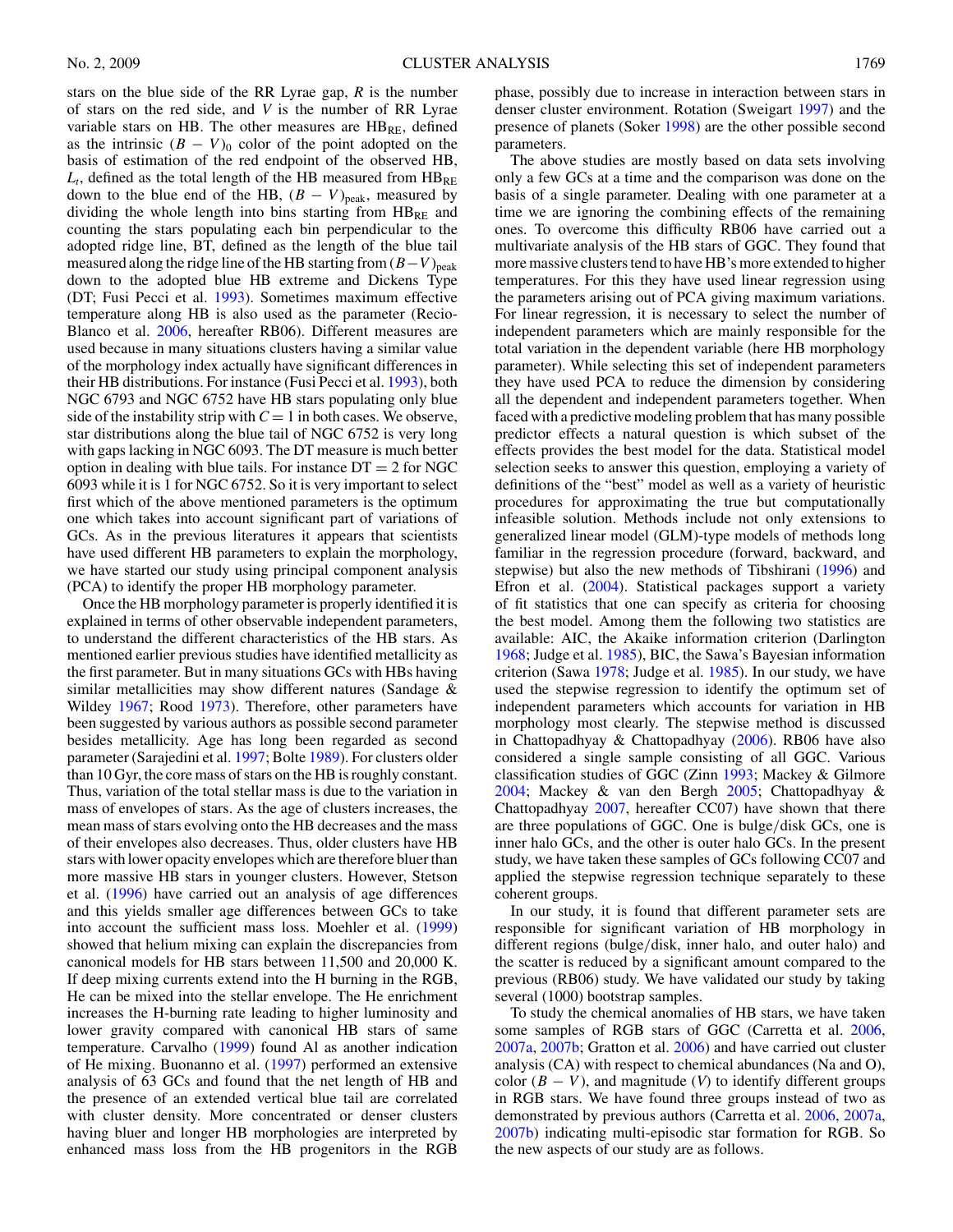**Table 1** Correlation Matrix among the 12 Independent Parameters and HB Morphology Parameters of Data Set 1

<span id="page-2-0"></span>

| Parameter          | $log T_{\text{eff HB}}$ | DT              | <b>HBR</b>      | $HB_{RE}$       | $L_t$           | $(B-V)_{\rm peak}$ | <b>BT</b>       |
|--------------------|-------------------------|-----------------|-----------------|-----------------|-----------------|--------------------|-----------------|
| [Fe/H]             | $-0.656(0.0)$           | 0.632(0.0)      | $-0.764(0.0)$   | 0.698(0.0)      | 0.110(0.585)    | 0.766(0.0)         | 0.223(0.264)    |
| He                 | 0.248(0.109)            | $-0.304(0.124)$ | 0.396(0.050)    | $-0.308(0.120)$ | 0.147(0.463)    | $-0.291(0.140)$    | 0.141(0.484)    |
| $M_{\nu}$          | $-0.433(0.0)$           | 0.169(0.400)    | $-0.015(0.940)$ | $-0.040(0.840)$ | $-0.254(0.201)$ | $-0.022(0.914)$    | $-0.306(0.121)$ |
| $\Gamma_{\rm col}$ | 0.123(0.430)            | $-0.143(0.480)$ | $-0.080(0.700)$ | 0.082(0.680)    | 0.062(0.757)    | $-0.090(0.656)$    | 0.140(0.487)    |
| $\rho_0$           | 0.158(0.313)            | $-0.257(0.200)$ | $-0.010(0.960)$ | 0.047(0.820)    | 0.212(0.289)    | $-0.036(0.858)$    | 0.201(0.316)    |
| $\mathcal{C}$      | 0.063(0.687)            | $-0.315(0.110)$ | 0.133(0.550)    | $-0.176(0.380)$ | $-0.013(0.947)$ | $-0.206(0.303)$    | $-0.045(0.825)$ |
| $R_{\rm gc}$       | 0.159(0.310)            | $-0.191(0.340)$ | 0.058(0.780)    | $-0.294(0.140)$ | $-0.187(0.351)$ | $-0.128(0.524)$    | $-0.129(0.522)$ |
| $r_h$              | $-0.156(0.320)$         | 0.310(0.120)    | $-0.094(0.650)$ | 0.198(0.320)    | $-0.101(0.615)$ | 0.189(0.345)       | $-0.197(0.325)$ |
| $t_{\rm rc}$       | 0.068(0.660)            | 0.298(0.130)    | $-0.106(0.620)$ | 0.100(0.620)    | $-0.089(0.659)$ | 0.184(0.358)       | $-0.006(0.975)$ |
| $t_{\rm rh}$       | 0.208(0.180)            | 0.095(0.640)    | 0.064(0.760)    | $-0.059(0.760)$ | $-0.038(0.852)$ | $-0.048(0.811)$    | $-0.082(0.685)$ |
| $\mu_v$            | $-0.274(0.080)$         | 0.207(0.300)    | 0.030(0.890)    | $-0.056(0.780)$ | $-0.156(0.438)$ | $-0.033(0.868)$    | $-0.209(0.296)$ |
| $r_c$              | $-0.041(0.790)$         | 0.248(0.210)    | $-0.046(0.830)$ | 0.096(0.630)    | $-0.089(0.660)$ | 0.123(0.540)       | $-0.067(0.740)$ |

- 1. We have selected the proper HB morphology parameter in an objective way using PCA (Chattopadhyay & Chattopadhyay [2006\)](#page-10-0).
- 2. We have taken three subgroups of GGC following CC07 instead of one as taken by RB06.
- 3. We have applied stepwise multiple regression technique instead of ordinary regression used by RB06.
- 4. We have applied a CA (CC07) technique to the different samples of RGB stars of GGC to verify the actual number of subpopulations and compared them to the previous results. A change point analysis (discussed in the [Appendix\)](#page-9-0) has also been carried out to verify the nature of different subgroups of GGC obtained by CA.

In Section 2, the data used are discussed. In Section 3, the optimum selection of HB morphology parameter has been carried out. In Section [4,](#page-3-0) the stepwise regression is applied to three groups of GGC and using several bootstrap samples generated from the original samples the regression coefficients are estimated. In Section [5,](#page-7-0) the CA is carried out for different RGB stars of GGC and the different classes are discussed in light of the "self-pollution" model. Conclusions are elucidated in Section [6.](#page-8-0)

## 2. DATA SET

Our analysis is based on four data sets of GCs in Milky Way which have appropriate photometric and structural parameter values.

*Data set 1.* This consists of 50 GCs taken from RB06. The parameters used for study are HB morphology parameter (log  $T_{\text{eff HB}}$ ), absolute visual magnitude  $(M_v)$ , concentration parameter  $(c)$ , distance from the Galactic center  $(R_{gc})$  in Kpc, logarithm of core relaxation time in year  $(t_{\text{rh}})$ , core radius  $(r_c)$  in parsecs, central surface brightness  $(\mu_v)$  per square arcseconds, metallicity ([Fe/H]), collision parameter  $(\Gamma_{col})$ , central luminosity density  $(\rho_0)$ , half-light radius  $(r_h)$  in parsec, core relaxation time  $(t_{\text{rc}}; R B06)$ , initial helium abundance (He; Salaris et al. [2004\)](#page-10-0), and HB morphology parameters HBR, HB<sub>RE</sub>, DT,  $L_t$ , BT,  $(B - V)_{peak}$  (Fusi Pecci et al. [1993\)](#page-10-0).

*Data set 2.* This consists of 94 red giant stars in the GGC NGC 2808 (Carretta et al. [2006\)](#page-9-0). The parameters used for study are  $V, B - V$ , [Na/Fe], and [O/Fe].

*Data set 3.* This consists of 137 red giant stars in the GGC NGC 6752 (Carretta et al. [2007a\)](#page-10-0). The parameters used for study are *V*,  $B - V$ , [Na/Fe], and [O/Fe], respectively.

*Data set 4.* This consists of 79 red giant stars in the GGC NGC 6218 (Carretta et al. [2007b\)](#page-10-0). The parameters used for study are *V*,  $B - V$ , [Na/Fe], and [O/Fe], respectively.

**Table 2** Correlation Matrix among the HB Morphology Parameters of Data Set 1

| Parameter                      | DT      |                |         |       | HBR HB <sub>RE</sub> $L_t$ $(B-V)_{\text{peak}}$ BT $\log T_{\text{eff HB}}$ |      |  |
|--------------------------------|---------|----------------|---------|-------|------------------------------------------------------------------------------|------|--|
| DT                             |         |                |         |       |                                                                              |      |  |
| <b>HBR</b>                     | $-0.77$ |                |         |       |                                                                              |      |  |
| $HB_{RF}$                      | 0.69    | $-0.89$        |         |       |                                                                              |      |  |
| $L_t$                          |         | $-0.24 -0.002$ | 0.22    |       |                                                                              |      |  |
| $(B-V)_{\rm peak}$             |         | $0.69 - 0.94$  | 0.86    | 0.022 |                                                                              |      |  |
| BT                             | $-0.20$ | $-0.12$ 0.24   |         | 0.93  | 0.19                                                                         |      |  |
| $\log T_{\text{eff HB}}$ -0.70 |         | 0.57           | $-0.42$ | 0.61  | $-0.52$                                                                      | 0.60 |  |

## 3. SELECTION OF PROPER HB MORPHOLOGY PARAMETER

In order to select the appropriate HB morphology parameter, we have first computed the correlation of 12 available independent parameters viz. [Fe/H],  $M_v$ , c,  $R_{gc}$ ,  $t_{rh}$ ,  $r_c$ ,  $\mu_v$ , He,  $\Gamma_{col}$ ,  $\rho_0$ ,  $r_h$ ,  $t_{\text{rc}}$  with the HB morphology parameters  $\log T_{\text{eff HB}}$ , DT, HBR,  $HB_{RE}, L_t, (B - V)_{peak}$ , and *BT* (Data set 1). Table 1 shows the correlation values along with their *p* values (within parenthesis) corresponding to the test for zero correlation. From the *p* values, it can be inferred that the parameters like  $L_t$ ,  $(B - V)_{peak}$ , *BT* are uncorrelated with almost all the independent parameters. DT, HBR,  $(B - V)_{peak}$  and HB<sub>RE</sub> have significant correlations (*p* value *<*0.05) only with [Fe*/*H] while  $\log T_{\text{eff HB}}$  has strong correlation with both [Fe/H] and  $M_{\nu}$ . In previous works also authors claimed that  $[Fe/H]$  and  $M_v$  are important independent parameters. As such  $\log T_{\text{eff HB}}$  may be considered as a prominent dependent parameter to study HB morphology explained by [Fe/H] and  $M_v$ . While studying the correlation matrix (Table 2) of the HB morphology parameters, namely, DT, HBR,  $H B_{RE}, L_t$ ,  $(B - V)_{peak}, BT$ , log  $T_{eff\,HB}$  (Data set 1) we see that only  $\log T_{\text{eff HB}}$  has good correlations with most of the other HB parameters.

Depending upon the above computation  $\log T_{\text{eff HB}}$  may be considered as a good HB morphology parameter since it may replace most of the other parameters because of its strong correlations. In order to establish the above phenomenon through appropriate multivariate analysis we have also applied PCA. Using PCA (Chattopadhyay & Chattopadhyay [2006,](#page-10-0) hereafter CC06), we see that if we take HBR,  $HB_{RE}$ , DT,  $L_t$ , BT, and  $(B - V)_{\text{peak}}$  by excluding log  $T_{\text{eff HB}}$  from the set then in the first component there are HBR,  $HB_{RE}$ , DT,  $(B - V)_{peak}$ while in second component there are  $L_t$  and BT (Table [3](#page-3-0) and Figure [1\)](#page-3-0). Here, Figures [1–](#page-3-0)[4](#page-4-0) are the biplots (correlation vector diagrams) corresponding to PCA.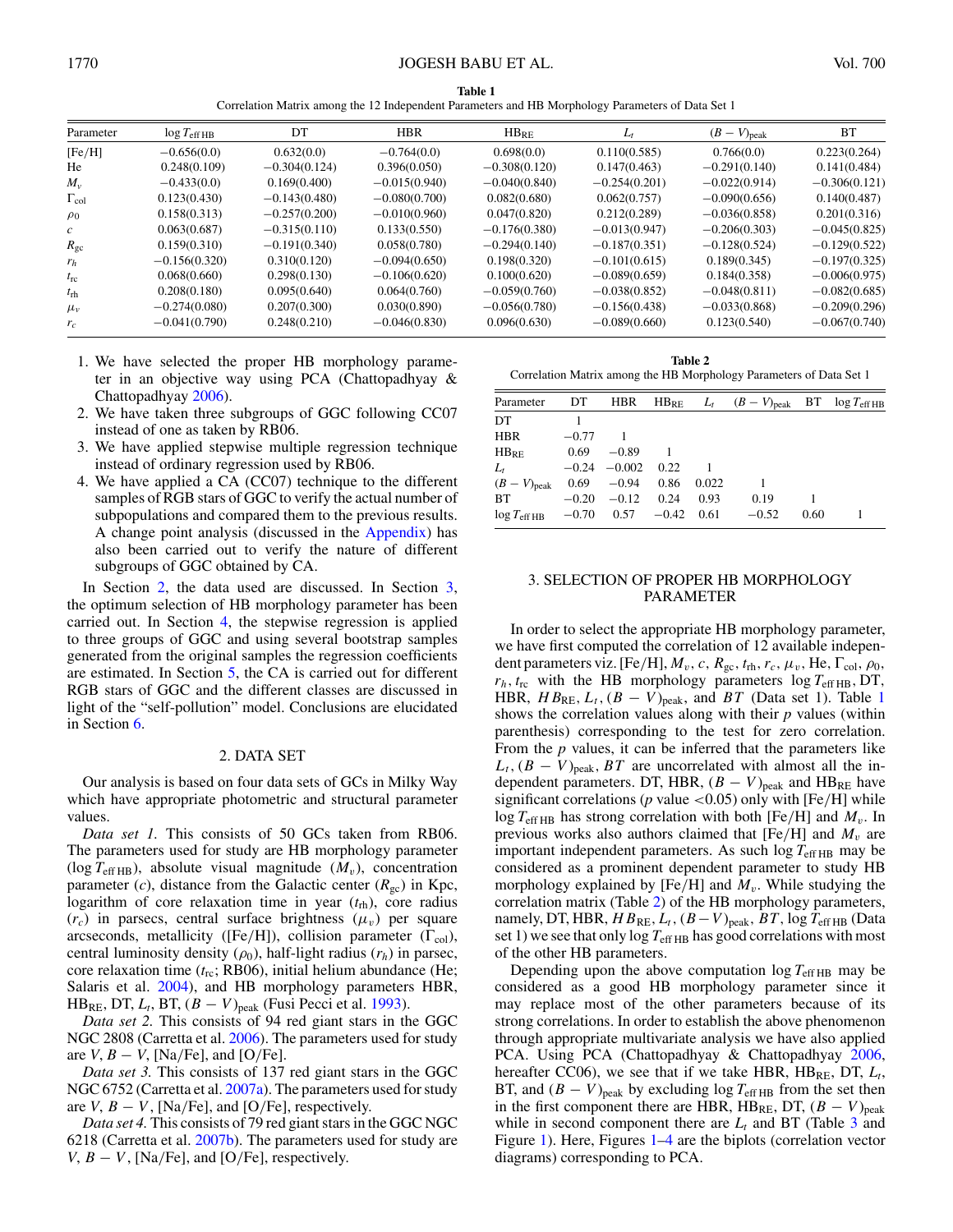#### <span id="page-3-0"></span>No. 2, 2009 CLUSTER ANALYSIS 1771

**Table 3** PCA for the HB Morphology Parameters for Data Set 1

| Set                                                            | Principal Component | Eigen Value | Cumulative % |
|----------------------------------------------------------------|---------------------|-------------|--------------|
| S1 (DT, HBR, HB <sub>RE</sub> , $L_t$ , $(B - V)_{peak}$ , BT) |                     | 1.9         | 57.47        |
|                                                                | 2                   | 1.4         | 91.51        |
|                                                                | 3                   | 0.5         | 96.27        |
|                                                                | 4                   | 0.4         | 98.96        |
|                                                                | 5                   | 0.2         | 99.72        |
|                                                                | 6                   | 0.1         | 100.00       |
| S2 (HBR, $L_t$ , [Fe/H])                                       |                     | 1.3         | 58.89        |
|                                                                | 2                   | 1.0         | 92.21        |
|                                                                | 3                   | 0.5         | 100.0        |
| S3 (HBR, $L_t$ , $M_v$ )                                       |                     | 1.1         | 41.81        |
|                                                                | 2                   | 1.0         | 75.16        |
|                                                                | 3                   | 0.9         | 100.0        |
| S4 (HBR, $L_t$ , [Fe/H], $M_v$ , log $T_{\text{eff HB}}$ )     |                     | 1.5         | 46.27        |
|                                                                | 2                   | 1.3         | 77.57        |
|                                                                | 3                   | 0.9         | 92.59        |
|                                                                | 4                   | 0.5         | 97.76        |
|                                                                | 5                   | 0.3         | 100.00       |



**Figure 1.** PCA for the HB morphology parameters HBR,  $HB_{RE}$ , DT,  $L_t$ , BT, and  $(B - V)_{\text{peak}}$  of Data set 1.

At the second step we have chosen two representative morphological parameters from the two components, namely, HBR and  $L_t$  and studied their variations with respect to independent parameters [Fe/H] and  $M_v$ . Initially, we have chosen these two independent parameters because of the reasons discussed above regarding Table [1.](#page-2-0) Latter, we have included more independent parameters (12) through stepwise multiple regression technique for a better prediction of the morphology parameter (Section 4). First, we have taken HBR,  $L_t$ , and [Fe/H] (Figure 2). Here, PCA shows that [Fe*/*H] belongs to the same component with HBR. Then we have taken HBR,  $L_t$ , and  $M_v$ . PCA shows that  $M_v$  is in the same component with  $L_t$  (Figure [3\)](#page-4-0). From this it may be inferred that the choice of HBR is not sensitive to variation in  $M_v$  while choice of  $L_t$  is not sensitive to variation in [Fe*/*H] values. Finally, we have chosen *Lt*, HBR, [Fe*/*H],  $M<sub>v</sub>$ , and  $\log T<sub>eff HB</sub>$  together and here from PCA it appears that



Figure 2. PCA for the HB morphology parameters HBR, [Fe/H], and  $L_t$  of Data set 1.

 $\log T_{\text{eff HB}}$  has contribution to two different components of which in one component there is  $[Fe/H]$  and in the other there is  $M_v$ (Figure [4\)](#page-4-0). Thus, as a result  $\log T_{\text{eff HB}}$  seems to be sensitive to both of the independent parameters  $[Fe/H]$  and  $M_v$ . Hence, it may be concluded that  $\log T_{\text{eff HB}}$  may be selected as the proper HB morphology parameter for comparison.

## 4. CLUSTER ANALYSIS AND MULTIPLE REGRESSION

CC07 have carried out an objective classification of the GGC. In that work a PCA is performed to search for the optimum set of parameters giving the maximum over all variation among the GCs in Milky Way. It is found that metallicity, concentration, and core radius are the parameters responsible for maximum variation in the GCs of Milky Way. Under the multivariate set up since various parameters are responsible for the variation among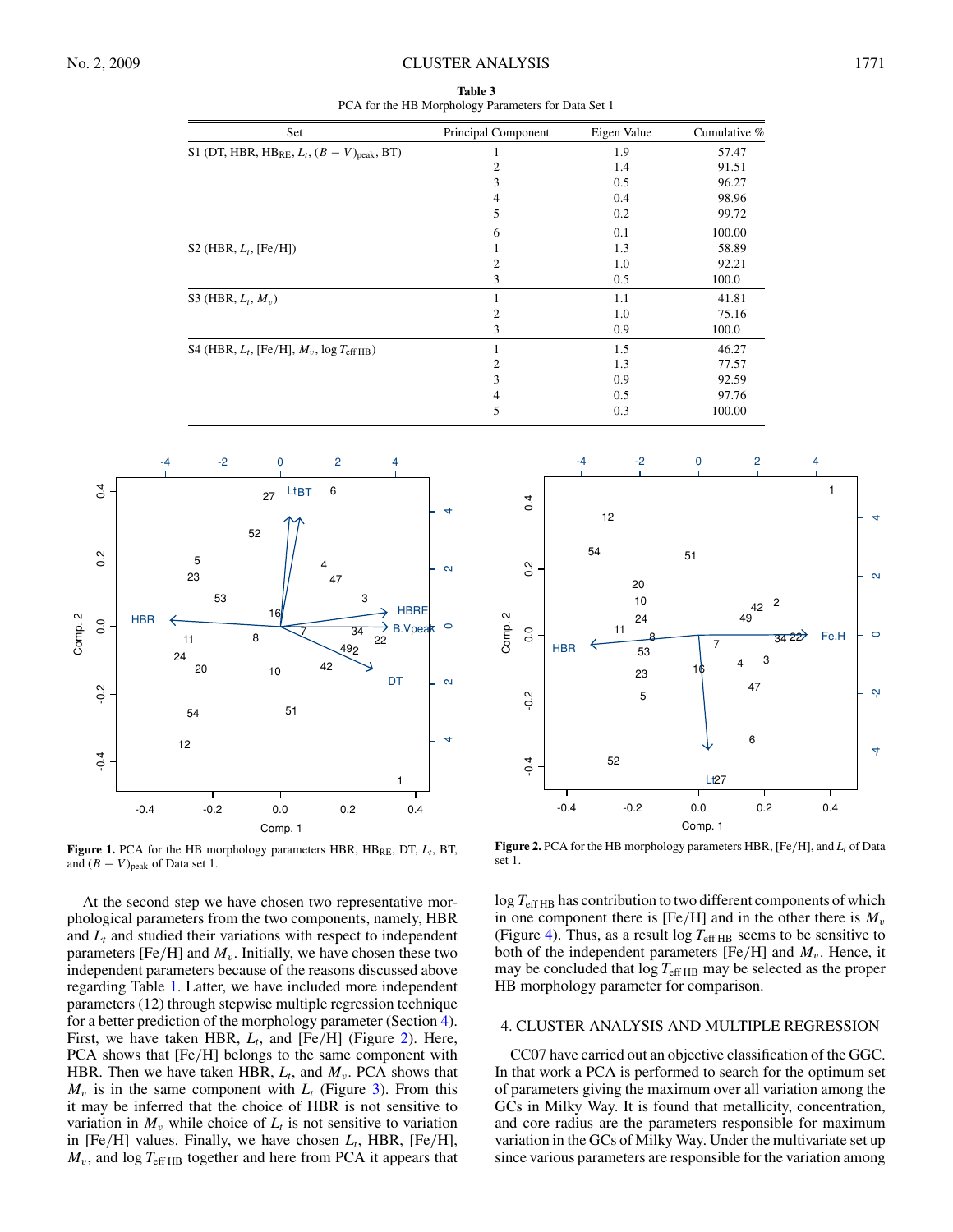<span id="page-4-0"></span>

**Figure 3.** PCA for the HB morphology parameters HBR,  $M_v$ , and  $L_t$  of Data set 1.

GCs, it is better to select the optimum set giving maximum variation. This is the goal of PCA. Then a classification is carried out with respect to this optimum set of parameters applying CA technique. Here, partitioning method constructing *K* classes is used (MacQueen [1967\)](#page-10-0) and the optimum value of *K* found is 3 (Sugar & James [2003\)](#page-10-0). They have also studied the kinematics of these subgroups. GCs of Cluster 1 have high metallicities, very low core radii, high rotational velocity and are close to the center of the Galaxy. GCs of Cluster 2 have minimum metallicity, small rotation, far from Galactic disk and have moderate core radii. The GCs of the remaining group (Cluster 3) have high core radii, small rotation, highest velocity dispersion and are farthest from the Galactic center. Thus, these groups are associated with bulge*/*disk, inner halo and outer halo of the Galaxy, respectively. Hence, we have carried out CA with the present sample (Data set 1) taking  $K = 3$  and applied a stepwise multiple regression technique (CC06) taking  $log T_{effHB}$  as a predicted variable (found in the analysis of Section [3\)](#page-2-0) separately to these three groups emerging out of the analysis. The CA is carried out with respect to a set of independent parameters  $M_v$ , *c*,  $R_{\text{GC}}$ ,  $t_{\text{rc}}$ ,  $r_c$ ,  $\mu_v$ , [Fe/H], and He which are selected from a set of 12 parameters (the above eight and collision parameter  $\Gamma_{\text{col}}$ , central luminosity density  $\rho_0$ , halflight radius  $r_h$ , relaxation time at half-light radius  $t_{rh}$  of RB06 by examining the pairwise scatter diagrams (Figures [5](#page-5-0) and [6\)](#page-5-0)).

Figure [6](#page-5-0) indicates that all the eight independent parameters selected for CA are quite uncorrelated with a good extent while the remaining ones are in some way correlated with these eight parameters (Figure [5\)](#page-5-0). From Figure  $6$ , it also appears that with respect to correlations among different parameters there is clustering nature in the data. For example in the cells corresponding to *c* against  $\mu_v$  and  $r_c$  against  $R_{\text{GC}}$ , the presence of cluster effect is very clear. The parameter  $Age_{rel}$ , (RB06) which indicates the relative ages of the GGC is not selected for the following reasons. (1) Many values are missing (seven out of 50 GGC) which exceeds 5% of the total sample size. (2) As we have already mentioned that "age" has played a controversial part in solving "second parameter" problem



**Figure 4.** PCA for the HB morphology parameters  $L_t$ , HBR, [Fe/H],  $M_v$ , and log  $T_{\text{eff HB}}$  of Data set 1.

so exclusion of that parameter may affect the final result. But while doing the CA (with reduced data set of size 43) we found that when age is included in the set of clustering parameters the result we get remains almost the same when we have excluded it in the sample of larger size (∼50) under consideration. Also there are controversial opinions of different authors regarding consideration of age as second parameter. According to Sarajedini et al. [\(1997\)](#page-10-0) the age of clusters in the Galaxy varies by 2–4 Gyr. For example, two GCs NGC362 and NGC288 have similar metallicity ( $[Fe/H] \sim -1.3$ ) but HB stars in NGC362 form a red clump whereas NGC288 showed that main-sequence turn-off for NGC362 is brighter than for NGC288. From this he concluded that NGC362 is younger by an age of about 3 Gyr. In the work Stetson et al. [\(1996\)](#page-10-0) analyzed the whole picture again using NGC1851 as a bridge between NGC288 and NGC362 and found that there is not any significant age difference between the clusters. Considering all the above facts we have not included "age" in our data set.

The CA shows that there are 24 GCs in Cluster 1, 18 GCs in Cluster 2, and eight GCs in Cluster 3. On the basis of the CA for the present sample with respect to a larger set of parameters compared to CC07, it is found that the trend in Cluster mean values (Table 7) almost remains the same for the observed parameters except for  $r_c$  which may be due to the fact that the GCs considered in the present sample are compact in nature. Regarding the membership of the GCs it is found that in Cluster 1, it remains exactly the same and if we combine Clusters 2 and 3 we get almost similar result with around 7% misclassification. Due to less number of GCs in the present situation Cluster 3 separately is somewhat different from the previous situation (CC07) but it does not affect the final result as most of the studies are based on Cluster 1 and Cluster 2. Finally, the regression technique is applied to Clusters 1 and 2 separately for the prediction of  $\log T_{\text{eff HB}}$ . These are

log 
$$
T_{\text{eff HB}} = 6.0514 - 0.4102 \text{[Fe/H]} - 0.1510 \mu_v - 0.1258 r_c
$$
  
\nwith *p* value 0.00, rms = 0.10, and multiple  $R^2 = 0.8574$  for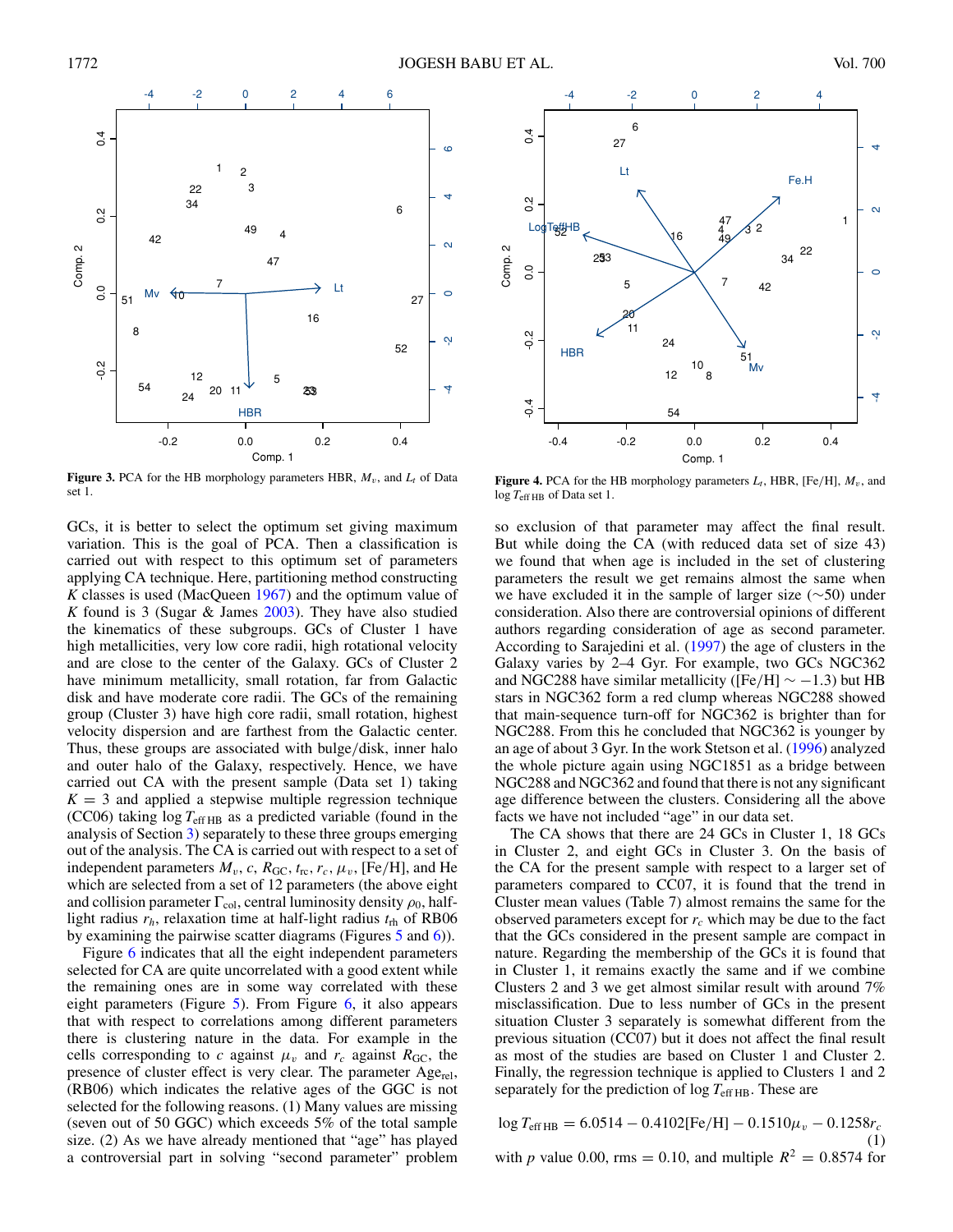<span id="page-5-0"></span>

**Figure 5.** Pairwise scatter diagrams of the 13 parameters of Data set 1.



**Figure 6.** Pairwise scatter diagrams of the selected eight independent and horizontal morphology parameters of Data set 1.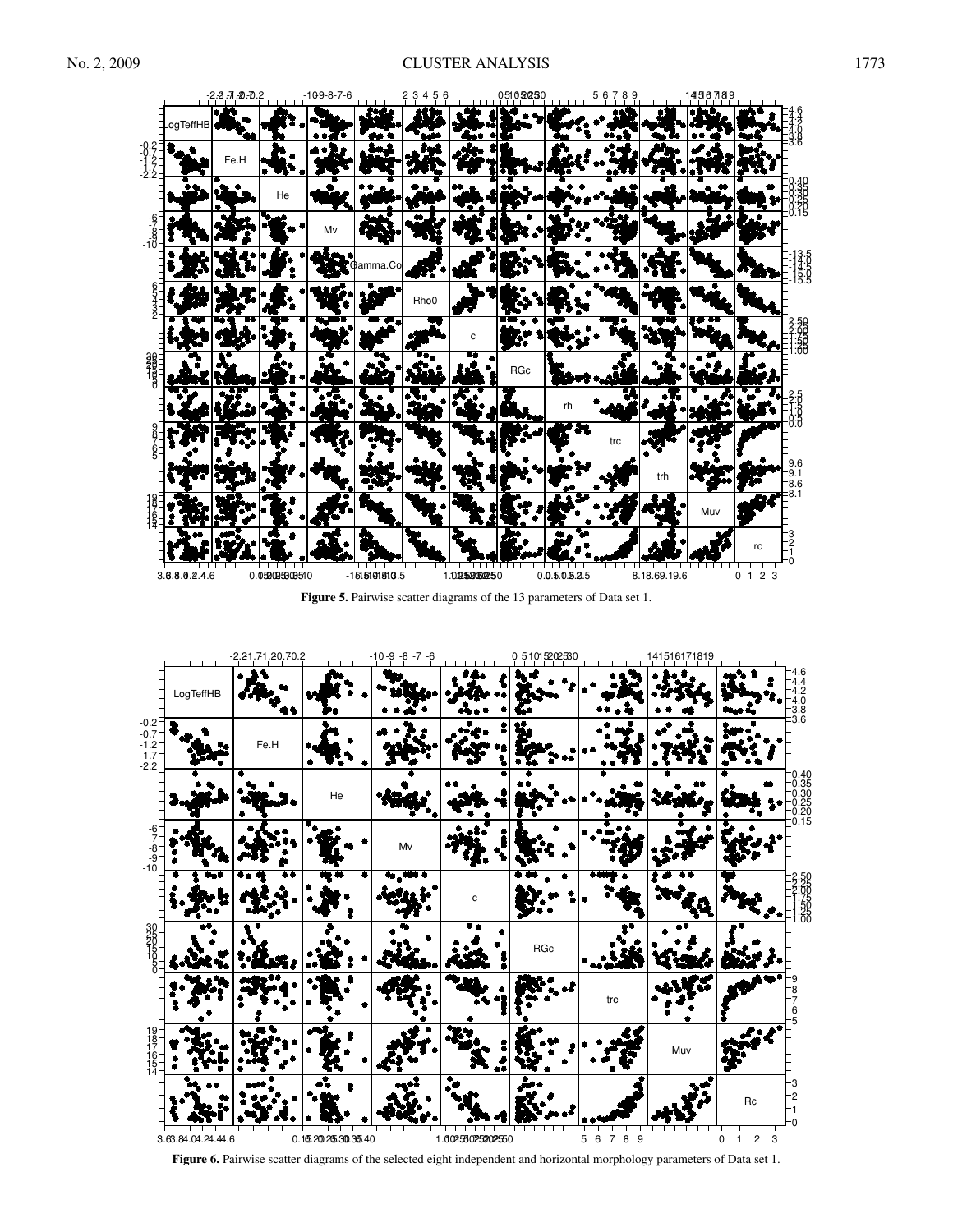<span id="page-6-0"></span>Cluster 1 and

$$
\log T_{\text{eff HB}} = 2.3951 - 0.3596 \text{[Fe/H]} - 0.1525 M_v \quad (2)
$$

with *p* value 0.00, rms = 0.17, and multiple  $R^2 = 0.5207$  for Cluster 2, respectively.

Since the total number of parameters is equal to the number of members in Cluster 3 this technique is not applicable for Cluster 3. On the other hand, we have combined GGC of Clusters 2 and 3 (as both are halo members) and applied the technique to the combined group and the relation found is

$$
\log T_{\text{eff HB}} = 2.7903 - 0.2997 \text{[Fe/H]} - 0.1144 M_v. \quad (3)
$$

Since the above relation is similar to Equation  $(2)$ , we have applied ordinary regression to the parameter set  $(\log T_{\text{eff HB}})$ ,  $[Fe/H]$ , and  $M<sub>v</sub>$ ) to the GGC of Cluster 3 and the relation found is

$$
\log T_{\text{eff HB}} = 3.63 - 0.067 \text{[Fe/H]} - 0.0569 M_v \tag{4}
$$

with *p* value 0.66,  $R^2 = 0.15$ , and rms = 0.15.

To test the robustness of the above relations we have taken 1000 bootstrap samples and estimated the coefficients which are given in Tables [4–6](#page-7-0) for Clusters 1–3, respectively. It is clear from the tables that all the values estimated are consistent with the values found with the original sample with a very small bias and small variance.

It is also clear from Equation [\(1\)](#page-4-0) that for bulge*/*disk GCs, the morphological parameter is mainly determined by the chemical composition and the cluster environment, i.e., compactness of the cluster. The fit is much better (multiple  $R^2 \sim 0.8574$ ) than found by RB06 (multiple  $R^2 \sim 0.5256$ ) considering the whole sample of GGC at a time. Fusi Pecci et al. [\(1993\)](#page-10-0) found that the extent of blue tail of the HB is correlated with cluster density and concentration, i.e., more concentrated or denser clusters have bluer and longer HB morphologies. This is interpreted as enhanced mass removal from HB progenitors possibly due to increase of interactions between stars in denser cluster environment. Thus, cluster environment can affect the stellar evolution leading to HB morphology. On the other hand the extended blue tails of HB are interpreted in terms of a second generation of stars born from the ejecta of the AGB stars of the first stellar generation. The most common hypothesis for the origin of chemical peculiarities are either (1) deep mixing in cluster members of material nuclearly processed in their interior or (2) pollution by external material. As a result of deep mixing blue HB can form (Langer & Hoffman [1995;](#page-10-0) Sweigart [1997\)](#page-10-0) but extremely blue tail requires extreme mass loss (larger than 0.01  $M_{\odot}$ ) which is not possible by deep mixing in the envelopes of red giants (Caloi [2001\)](#page-9-0). On the other hand, D'Antona et al. [\(2003\)](#page-10-0) showed that the morphology of HB is affected by a helium variation. They found that isochrone with initial helium content  $Y = 0.28$  reaches the red giant tip with a mass of 0.05  $M_{\odot}$  smaller than in case with standard helium (*Y* = 0.24). They also carried out simulations with two components, one with  $Z = 0.001$  and  $Y = 0.24$  and other with initial helium content between  $Y = 0.24$  and  $Y = 0.28$ . They assumed massloss law following Reimers [\(1977\)](#page-10-0), i.e., more mass is lost on average from helium-rich (smaller mass) evolving giants. It is found that He-rich populations occupy the blue tail while standard He stars occupy red part of HB (Figure [4;](#page-4-0) D'Antona et al. [2003\)](#page-10-0) showing two subpopulations with different He content. If it is so then there must be helium discontinuity between two subgroups of HB stars. In fact the AGB ejecta from which the sec-

ond generation is born are all helium enriched (D'Antona et al. [2003\)](#page-10-0) and these stars have bluer location along HB with respect to first-generation intermediate mass HB stars. This model successfully explained HB of NGC 2808 (D'Antona & Caloi [2004\)](#page-10-0). Now He enrichment means O depletion and Na enrichment. So there should be Na–O anticorrelation in the AGB stars. Observations (Carretta et al. [2006;](#page-9-0) Gratton et al. [2006\)](#page-10-0) have confirmed Na–O anticorrelation for RGB stars in these clusters. But AGB model cannot predict a very high helium abundance (∼0.4) which is found for blue HB stars in cluster  $ω_{\text{Cen}}$  (Norris [2004;](#page-10-0) Piotto et al. [2005\)](#page-10-0) and NGC 2808 (D'Antona et al. [2005\)](#page-10-0). The maximum value computed is  $Y = 0.36$  (Lattanzio et al. [2004\)](#page-10-0). A third episode of star formation has been suggested (Ventura & D'Antona [2005\)](#page-10-0), but too many episodes do not preserve the constancy of C+N+O, though some observations have been found for three groups of HB stars (Castellani et al. [2006;](#page-10-0) Catelan et al. [2002\)](#page-10-0). Recently, multiband observations of the GGC NGC 6388 and NGC 6441 show existence of extended blue tails in HB of high-metallicity clusters (Busso et al. [2007\)](#page-9-0) and canonical stellar evolution theory cannot explain such blue tails (Rich et al. [1997\)](#page-10-0). Castellani & Castellani [\(1993\)](#page-10-0) have suggested that due to enhanced stellar winds and dynamical interactions within dense (0.6933 pc for NGC6388, 0.5904 pc for NGC 6441; Harris [1996\)](#page-10-0) cluster cores the star looses large amount of envelope mass that fails to ignite helium flash at the RGB tip. So it is forced to move toward the white dwarf cooling sequence. It is still able to ignite at the end of white dwarf cooling sequence, known as early hot flasher (EHF) or along the white dwarf sequence, known as the late hot flasher (LHF). After helium flash the star settles on its ZAHB location. When LHF occurs it occurs under extreme electron degeneracy and it is able to penetrate into the H-rich envelope causing mixing of H into hot He-burning regions where it burns very quickly producing an envelope enriched in He, C, and N via both H and He burning (Sweigart [1997;](#page-10-0) Brown et al. [2001\)](#page-9-0). So along the HB there is a gap at the hot end of the HB between unmixed (EHF) and mixed (LHF) models. Also numerical simulations (Busso et al. [2007\)](#page-9-0) showed that the He enrichment can be as high as 0.40 and 0.35 to explain the observed blue tails in these metal-rich clusters. So the present AGB model cannot predict extreme helium enhancement (Karakas et al. [2006\)](#page-10-0) which is characteristics of high-metallicity GCs (Caloi & D'Antona [2007;](#page-9-0) D'Antona et al. [2005;](#page-10-0) Norris [2004;](#page-10-0) Piotto et al. [2005\)](#page-10-0) but EHF and LHF model can explain the He abundance to some extent. In Table [7,](#page-7-0) mean core radius hence central surface brightness and central luminosity density are higher in Cluster 1 (denser environment) compared to Cluster 2. So EHF–LHF model supports the extreme He enrichment according to Castellani & Castellani [\(1993\)](#page-10-0) rather than AGB model. Several studies (Frank & Gisler [1976;](#page-10-0) Smith [1996;](#page-10-0) Gnedin et al. [2002\)](#page-10-0) have suggested that GCs are unlikely to retain AGB ejecta owing to ram pressure stripping by warm*/* cold gas of Galactic halo and disk. These imply that GCs are unlikely to retain AGB ejecta in protogalactic environment where denser halo*/*disk gas can strip the AGB ejecta efficiently from GCs during hydrodynamical interactions between the gas and AGB ejecta. In the present situation, the GCs in Cluster 1 are less massive ( $\langle M_V \rangle \sim -7.54$ , Table [7\)](#page-7-0) compared to GCs of Clusters 2 and 3. So lower cluster potential does not help much to retain AGB ejecta. In a word AGB model has controversy in case of high-metallicity, low-mass, high-density GCs, i.e., for high-metallicity GCs dense environment (i.e., high  $\rho_0$ , less  $r_c$ ) is responsible for producing blue tail of the HB. Our present result (Equation [\(1\)](#page-4-0)) reflects the same fact for GCs in Cluster 1 which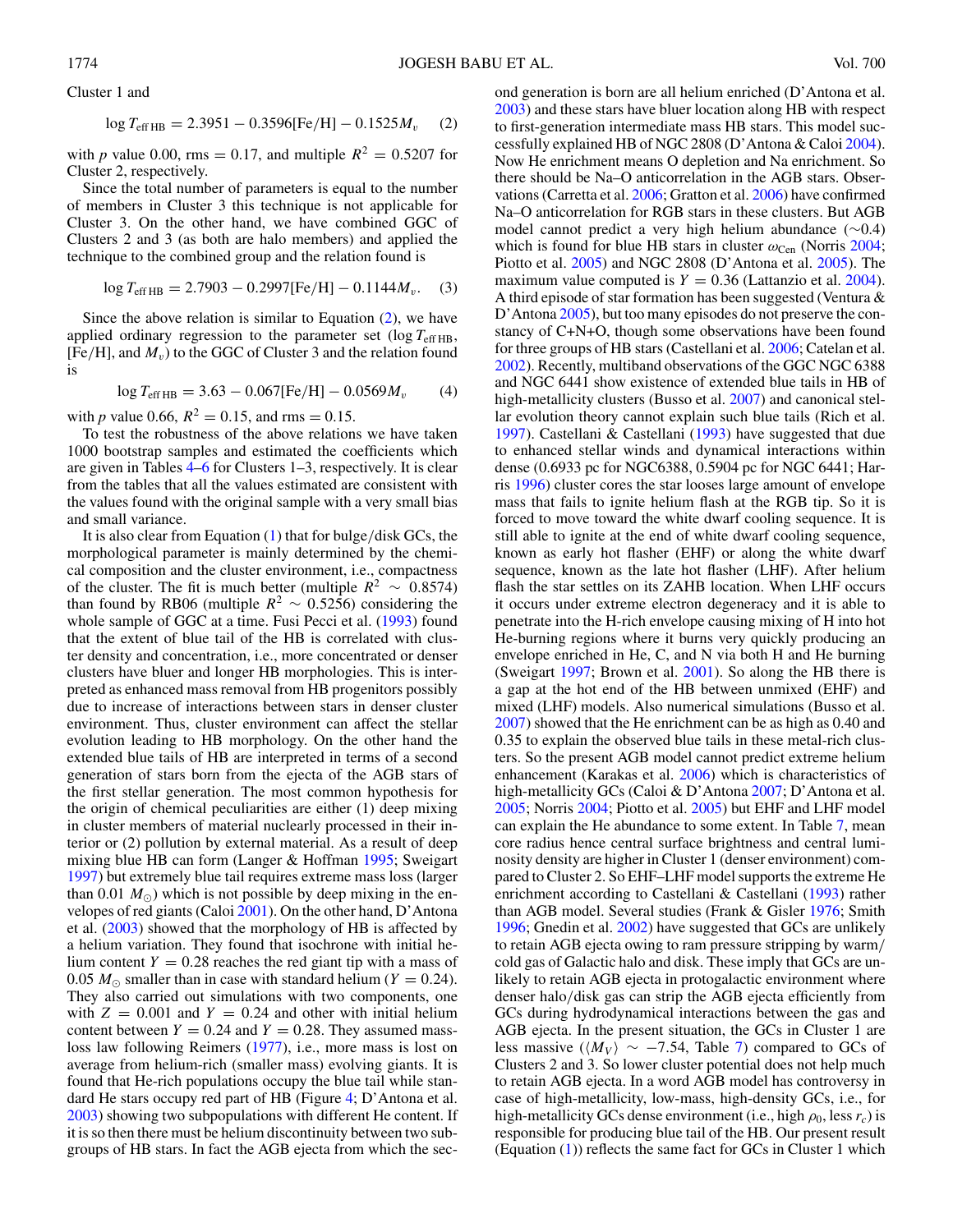<span id="page-7-0"></span>**Table 4** Estimation of Regression Coefficients using Bootstrap Samples for Cluster 1

| Parameter | Observed  | <b>Bias</b>              | Mean      | Variance      |
|-----------|-----------|--------------------------|-----------|---------------|
| Intercept | 6.0514    | $1.066 \times 10^{-14}$  | 6.0514    |               |
| [Fe/H]    | $-0.4102$ | $6.66 \times 10^{-16}$   | $-0.4102$ | ${<}10^{-14}$ |
| $\mu_v$   | $-0.1510$ | $4.996 \times 10^{-16}$  | $-0.1510$ |               |
| $r_c$     | 0.1258    | $-6.016 \times 10^{-16}$ | 0.1258    |               |

**Table 5** Estimation of Regression Coefficients using Bootstrap Samples for Cluster 2

| Parameter | Observed  | <b>Bias</b>             | Mean      | Variance      |
|-----------|-----------|-------------------------|-----------|---------------|
| Intercept | 2.3951    | $-8.88 \times 10^{-16}$ | 2.3951    |               |
| [Fe/H]    | $-0.3596$ | $1.11 \times 10^{-16}$  | $-0.3596$ | ${<}10^{-16}$ |
| $M_{\nu}$ | $-0.1525$ | $4.44 \times 10^{-16}$  | $-0.1525$ |               |

**Table 6** Estimation of Regression Coefficients using Bootstrap Samples for Cluster 3

| Parameter | Observed   | Bias                    | Mean       | Variance      |
|-----------|------------|-------------------------|------------|---------------|
| Intercept | 3.62812    | $-2.31 \times 10^{-14}$ | 3.62812    |               |
| [Fe/H]    | $-0.06716$ | $1.80 \times 10^{-16}$  | $-0.06716$ | ${<}10^{-14}$ |
| $M_{\nu}$ | $-0.05686$ | $2.84 \times 10^{-16}$  | $-0.05686$ |               |

**Table 7** Group Means for the Parameters of the GCs Found by CA of the Present Sample

| Parameter         | Cluster 1 | Cluster 2 | Cluster 3 |
|-------------------|-----------|-----------|-----------|
| Number of members | 24        | 18        | 8         |
| [Fe/H]            | $-1.15$   | $-1.45$   | $-1.69$   |
| $M_{v}$           | $-7.54$   | $-8.21$   | $-7.95$   |
| $\mathbf{c}$      | 1.70      | 1.80      | 1.27      |
| $r_c$             | 1.09      | 1.30      | 0.96      |
| $R_{gc}$          | 2.92      | 9.18      | 22.38     |
| $\mu_V$           | 16.95     | 16.60     | 16.40     |
| $\rho_0$          | 4.25      | 3.88      | 3.86      |

are of high metallicity and dense in nature. Also self-pollution model cannot quantitatively produce Na–O, Mg–Al anticorrelations (Fenner et al. [2004\)](#page-10-0). The serious problem is the first one. For this a modified scenario known as "external pollution" has been suggested by Bekki et al. [\(2007\)](#page-9-0). According to this model GCs are initially more massive than the present-day GCs by a factor of 10–100. These protoglobular clouds are located at the central region of low-mass protogalaxies embedded in the dark matter subhaloes. AGB ejecta of the host galaxy's field stars, which formed earlier and surrounded the clouds, go into star formation within the clouds on a timescale of  $\sim 10^7$  yr and the low-mass galaxies were destroyed by the Galactic tidal field to become the halo components, whereas the GCs were tidally stripped to form Galactic halo GCs. In this scenario, there can be very small age differences ( $\sim 10^7$  yr) between stars with different abundances in a single GC. This model can explain the large fraction of CN strong stars but cannot explain the Na–O anticorrelation prevalent in the RGB stars.

For the halo part (Clusters 2 and 3) the morphology of HB is further influenced by the presence of massive clusters besides metallicity as concluded by RB06 and the fit is also comparable with them. In Cluster 3 the fit is very poor, so no firm conclusions can be drawn for the outer halo GCs. Further observations are needed for better conclusion. It is to be noted that AGB model successfully explains the chemical anomalies in HB of low-metallicity GCs (here inner halo GCs) suggesting

an episodic star formation model which is consistent with the helium enhancement (Carretta et al. [2006,](#page-9-0) [2007a,](#page-10-0) [2007b;](#page-10-0) Gratton et al.  $2006$ ). In Equation [\(2\)](#page-6-0),  $M_v$  is the other important parameter besides metallicity. Now  $M_v$  represents the total mass of the cluster and the total mass of a cluster has significant influence on HB morphology. D'Antona et al. (2002) found that helium enrichment governs self-pollution and the spread in helium originates from the evolving mass. So self-pollution and hence helium enrichment would be higher in more massive clusters as they can retain the material from ejecta from firstgeneration stars due to higher cluster potential compared to less massive and more compact clusters. This accentuates the formation of second-generation stars in larger number leading to blue tail of HB.

So from the above discussion it emerges that AGB model can successfully explain the HB morphology in intermediate metallicity GCs (Cluster 2) but it cannot explain many features for the high metallicity, less massive, and high-density GCs and is suggested to be revised.

## 5. CLUSTER ANALYSIS AND RGB STARS

Carretta et al. [\(2006,](#page-9-0) [2007a,](#page-10-0) [2007b\)](#page-10-0) have studied RGB stars of GGC NGC 2808, 6752, and 6218 and found two generations of stars (He rich and He poor) by observing a jump in O and Na abundances in these two generations. Now the above GGC are classified as the inner halo GCs (Cluster 2, CC07). To find the classification in a more objective way we carried out *K*-means CA following CC07 with respect to *V*,  $B - V$ , [Na/Fe], and [O/Fe] to find the optimum number of coherent groups among the RGB stars in these three GCs. In every situation, the optimum number found is three instead of two as found by Carretta et al [\(2006,](#page-9-0) [2007a,](#page-10-0) [2007b\)](#page-10-0). The group means of the parameters are listed in Table [8.](#page-8-0) The three subgroups (Clusters I–III) of RGB stars in each GC are also shown in Figure [7.](#page-9-0) The clustering in CMD for NGC 2808 is not very clear for Cluster III. The red giant bump of NGC 6752 (Data set 3) is at  $V = 13.65$  which is very close to Cluster II mean. The red giant bump for NGC 6218 (Data set 4) is at  $V = 14.6$  which is in between Cluster II and Cluster III means. A change point analysis (see the [Appendix\)](#page-9-0) of NGC 6752 shows that the change points of *V* magnitudes with respect to color  $(B - V)$  are at  $V = 13.2$  and 14.1. This also reflects a verification of the true nature of the clustering into three groups found by *K*-means CA as is clear from CMD in Figure [7.](#page-9-0) The latter change point is almost compatible to the value of red giant bump 13.65. Similar results for change point analysis have been found for other GCs NGC 2808 and 6218 also. These three groups are unlike the two groups found by Carretta et al. [\(2006a](#page-9-0), [2007a,](#page-10-0) [2007b\)](#page-10-0) by studying the nature of univariate distributions. To verify the evolutionary effect [Na*/*Fe] (as this is a better measure than [O*/*Fe]) is plotted against *V* magnitude for the various groups in the above three GCs (Figure [8\)](#page-9-0). No significant trend is found while the mean values in the groups are clearly different (Table [8\)](#page-8-0). In Table [8,](#page-8-0) the correlation values between [Na*/*Fe] and [O*/*Fe] for Clusters 1–3 are also given for GCs NGC2808, 6752, and 6218. It is apparent from the table that there is wide variation in the cluster sizes for NGC 6752 and 6218 whereas the sizes are more or less comparable for NGC 2808. As a result, for NGC 2808 the increasing trend in the [Na*/*Fe] mean values are quite prominent and anticorrelation between [Na*/*Fe] and [O*/*Fe] also shows an increasing trend. But for NGC 6752 and 6218 this feature is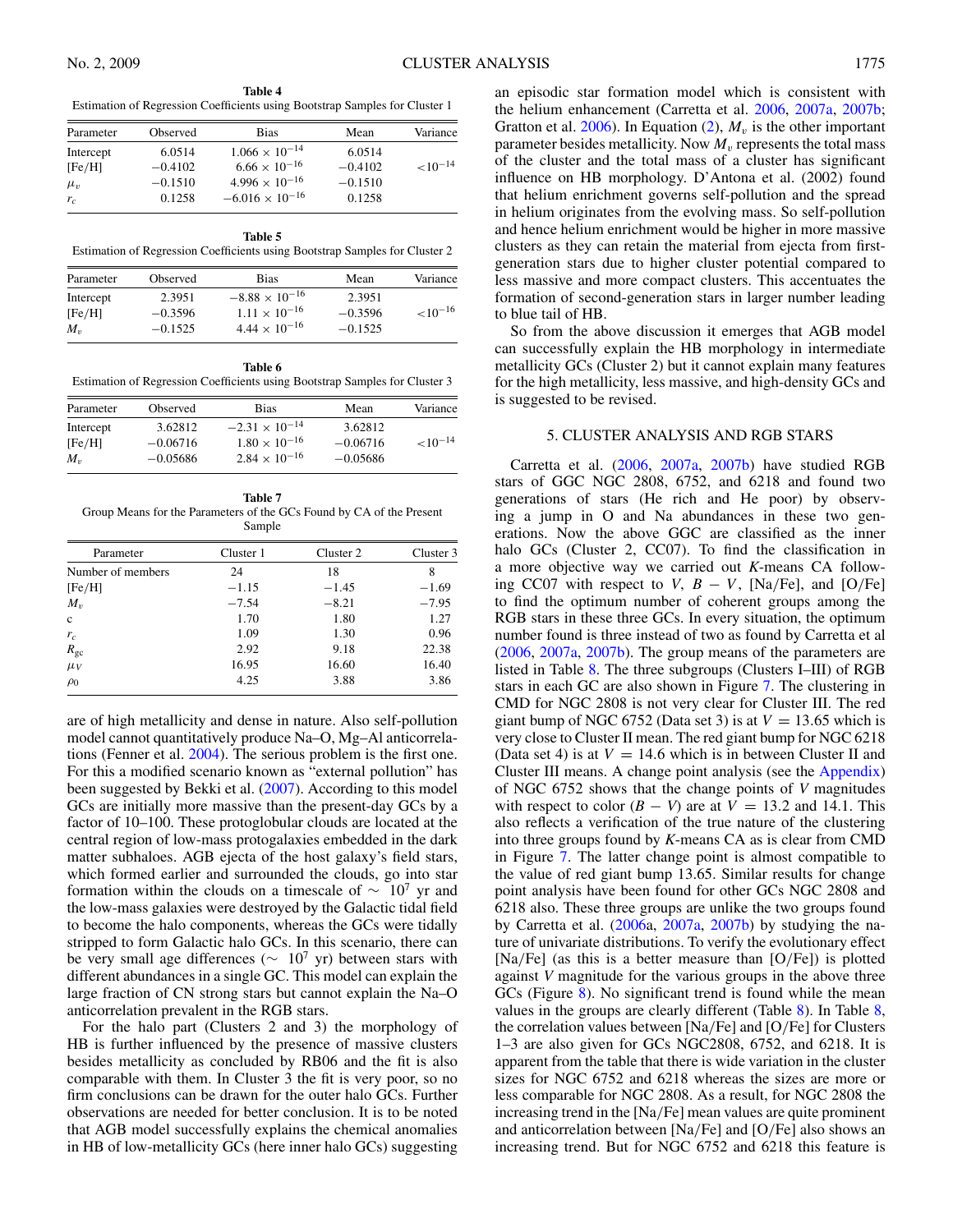| Table 8                                                                   |
|---------------------------------------------------------------------------|
| Group Means for the Parameters of RGB Stars found by CA for Different GCs |

<span id="page-8-0"></span>

| <b>Globular Cluster</b> | Variables          | Cluster I<br>He Poor | Cluster II<br>He Medium | Cluster III<br>He Rich |
|-------------------------|--------------------|----------------------|-------------------------|------------------------|
|                         |                    |                      |                         |                        |
| <b>NGC 2808</b>         | Number of members  | 39                   | 29                      | 26                     |
|                         | V                  | $14.36 \pm 0.036$    | $15.13 \pm 0.046$       | $14.85 \pm 0.083$      |
|                         | B                  | $15.74 \pm 0.026$    | $16.35 \pm 0.039$       | $16.09 \pm 0.064$      |
|                         | [O/Fe]             | $0.18 \pm 0.034$     | $0.31 \pm 0.021$        | $-0.5 \pm 0.048$       |
|                         | [Na/Fe]            | $0.17 \pm 0.032$     | $0.07 \pm 0.026$        | $0.53 \pm 0.033$       |
|                         | $B-V$              | $1.38 \pm 0.012$     | $1.22 \pm 0.010$        | $1.25 \pm 0.019$       |
|                         | [O/Na]             | $0.02 \pm 0.063$     | $0.24 \pm 0.040$        | $-1.03 \pm 0.069$      |
|                         | r([Na/Fe], [O/Fe]) | $-0.41$              | $-0.49$                 | $-0.82$                |
| NGC 6752                | Number of members  | 32                   | 60                      | 45                     |
| red giant bump          | V                  | $12.49 \pm 0.072$    | $13.55 \pm 0.027$       | $14.26 \pm 0.028$      |
| at $V = 13.65$          | B                  | $13.49 \pm 0.058$    | $14.40 \pm 0.024$       | $15.04 \pm 0.025$      |
|                         | [O/Fe]             | $0.18 \pm 0.049$     | $0.16 \pm 0.032$        | $0.19 \pm 0.030$       |
|                         | [Na/Fe]            | $0.44 \pm 0.043$     | $0.38 \pm 0.036$        | $0.32 \pm 0.036$       |
|                         | $B-V$              | $1.10 \pm 0.014$     | $0.84 \pm 0.0035$       | $0.77 \pm 0.0036$      |
|                         | [O/Na]             | $-0.26 \pm 0.079$    | $-0.22 \pm 0.062$       | $-0.13 \pm 0.056$      |
|                         | r([Na/Fe], [O/Fe]) | $-0.48$              | $-0.66$                 | $-0.42$                |
| <b>NGC6218</b>          | Number of members  | 9                    | 27                      | 43                     |
| red giant bump          | V                  | $12.59 \pm 0.16$     | $14.10 \pm 0.074$       | $15.10 \pm 0.051$      |
| at $V = 14.6$           | B                  | $13.97 \pm 0.099$    | $15.14 \pm 0.064$       | $16.04 \pm 0.047$      |
|                         | [O/Fe]             | $0.22 \pm 0.079$     | $0.032 \pm 0.038$       | $0.36 \pm 0.039$       |
|                         | [Na/Fe]            | $0.44 \pm 0.11$      | $0.48 \pm 0.038$        | $0.16 \pm 0.033$       |
|                         | $B-V$              | $1.39 \pm 0.063$     | $1.04 \pm 0.010$        | $0.94 \pm 0.0047$      |
|                         | [O/Na]             | $-0.22 \pm 0.15$     | $-0.45 \pm 0.067$       | $0.20 \pm 0.065$       |
|                         | r([Na/Fe], [O/Fe]) | $-0.25$              | $-0.60$                 | $-0.56$                |

not reflected in the mean values whereas the anticorrelations show almost increasing trend for NGC 6218. In case we have a large number of GCs then the above feature is expected to be prominent for all the GCs.

For GGC in Cluster 1, there are some observations of RGB stars of NGC 104 (seven observations; Carretta et al. [2004\)](#page-9-0) and NGC 362 (13 observations; Shetrone & Keane [2000\)](#page-10-0) for which all the values of *V*,  $B - V$ , [Na/Fe], [O/Fe] are available. But the sample sizes are very very small for drawing any firm statistical conclusion. Hence, subject to observational limitations it has not become possible to study the properties of RGB stars of GCs belonging to Cluster 1. Therefore, multi-episodic star formation is preferred for AGB stars in halo GGC having intermediate*/* low metallicity.

### 6. CONCLUSION

Through the present study, we have extracted some of the new features (as listed below) of HB morphology which can better explain the history of GGCs in a more objective way.

- 1. Different authors have considered different HB morphology parameters in a subjective way. In the present work, the most significant parameter is selected objectively through PCA considering initially all the parameters discussed by different authors. It is found that  $\log T_{\text{eff HB}}$  is the most significant parameter which takes into account the maximum variation of the HB. Thus, selection of proper HB morphology parameter in an objective way is the new aspect compared to all the subjective ways of selection by previous authors.
- 2. HBs of different GGC are studied separately in different regions, e.g., bulge*/*disk, inner halo, and outer halo of the Galaxy instead of considering whole region together. It is found that in the bulge*/*disk part AGB model cannot

successfully explain the high He abundance and retention of AGB ejecta by ram pressure but EHF–LHF model can explain to some extent the extreme He enrichment in high-density (i.e., high  $\rho_0$ ) and high-metallicity, compact (i.e., low  $r_c$ ) GCs. In the halo part the GCs are massive  $(\langle M_V \rangle \sim -8.21, -7.95,$  Table [7\)](#page-7-0). Now massive GCs can retain the material of the ejecta from first-generation stars due to higher cluster potential. This leads to formation of second-generation stars leading to blue tail of the HB. Study of HB morphology in different regions of the Galaxy brings new information for the formation of stars in GGC which is similar to previous work (RB06) in the halo part but is different in the disk part. This is also a new finding of the present work.

- 3. In the halo part, there are three stellar populations found by CA suggesting a multi-episodic star formation process. This is another new aspect of the present work.
- 4. For prediction of the HB morphology parameter a different technique (stepwise multiple regression technique) is used instead of ordinary regression which automatically rejects the insignificant parameters and includes only the most significant ones in the regression equation.
- 5. Also the regression equation found fits very well in case of disk GGC (Equation [\(1\)](#page-4-0), multiple  $R^2 \sim 0.85$ ) compared to that found in the previous work (multiple  $R^2 \sim 0.5276$ ; Figure [8;](#page-9-0) RB06) by analyzing all the GGC as a single sample.

One of the author Tanuka Chattopadhyay thanks University Grants Commission for awarding her a Major Research Grant for the work. She also thanks Department of Statistics, Astrostatistics Centre, Pennsylvania State University for providing her a NSF grant. Tanuka Chattopadhyay and Asis Kumar Chattopadhyay are also thankful to IUCAA for assistance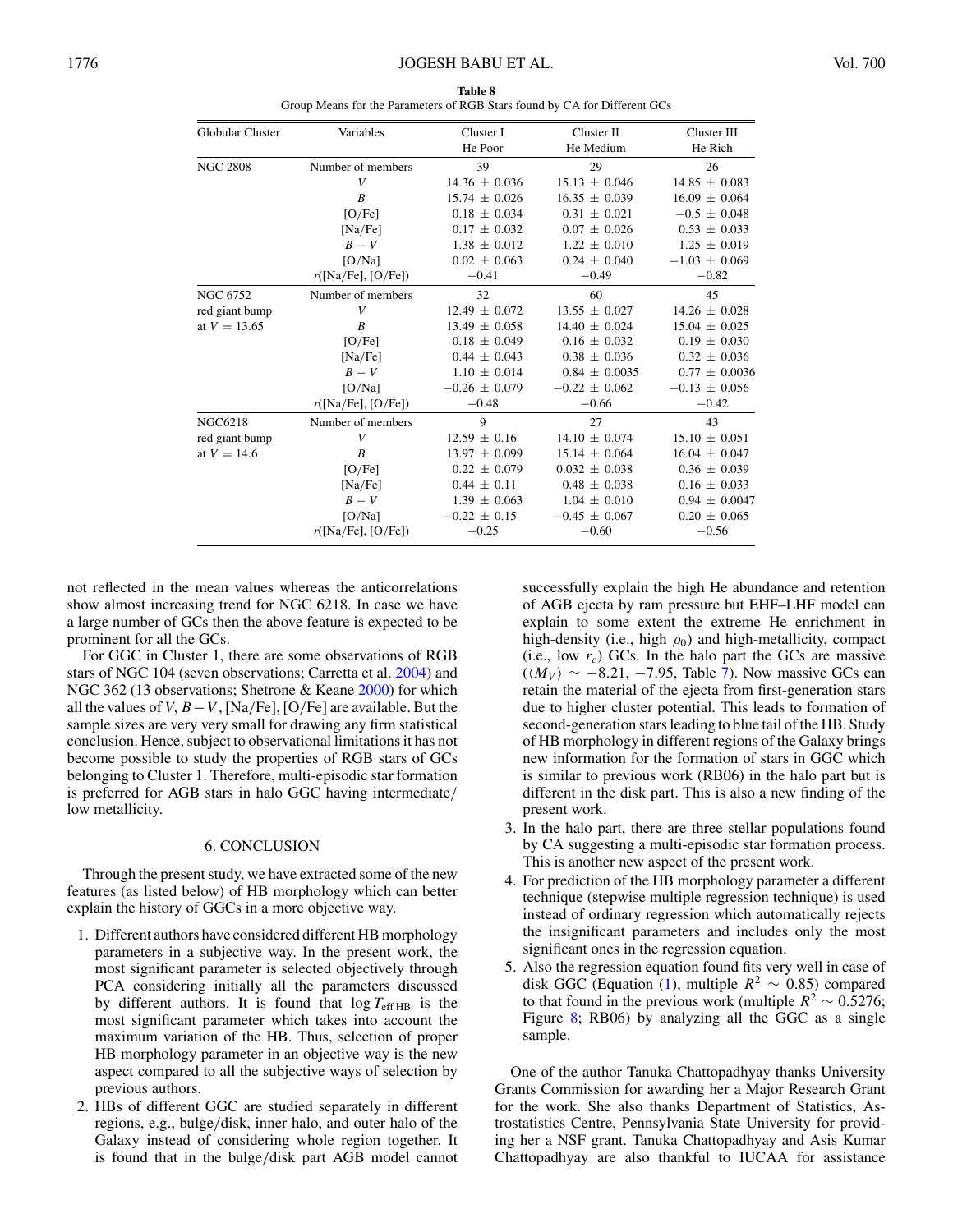<span id="page-9-0"></span>

**Figure 7.** From top to bottom CMD for three groups of GCs found in CA for RGB stars in GCs NGC 2808, 6752, and 6218, respectively.

(A color version of this figure is available in the online journal.)

through Associateship Programme. The authors are grateful to the referee Flavio Fusi Pecci for his valuable suggestions to improve the quality of the manuscript.

## APPENDIX

## PETTITT'S NONPARAMETRIC TEST FOR DETECTION OF CHANGE POINT

The problem may be stated as below.

Consider a sequence of continuous random variables  $X_1, X_2, \ldots, X_T$ . Let the first  $\tau$  variables  $X_1, \ldots, X_{\tau}$  have a common distribution function  $F_1(x)$  and the next  $(T - \tau)$ variables  $X_{\tau+1}$ , ...,  $X_T$  have a common distribution function *F*<sub>2</sub>(*x*). It is known that  $1 \le \tau < T$ . The value of the index *τ* is known as the change point which is unknown. There are several parametric approaches to find out the value of *τ* . Pettitt [\(1980\)](#page-10-0) developed the following nonparametric method using the nonparametric statistic suggested by Sen & Srivastava [\(1975\)](#page-10-0). Here, the null hypothesis is "there is no change point" and the alternative hypothesis is "there is a change point at  $\tau (1 \leq \tau < T)$ ." The nonparametric test statistic is given by

$$
U_t = \sum_{i=1}^t \sum_{j=t+1}^T sign(X_i - X_j),
$$



**Figure 8.** From top to bottom [Na*/*Fe] vs. *V*-magnitude diagrams for the three groups found in CA for RGB stars of each of the GCs NGC 2808, 6752, and 6218, respectively.

(A color version of this figure is available in the online journal.)

where

sign(x) = -1 if 
$$
x < 0
$$
,  
= 0 if  $x = 0$ ,  
= +1 if  $x > 0$ .

If there is no change then  $sign(X_i - X_j)$  has zero mean and thus  $U_t\{t(T - t)\sigma^2(s)\}^{-1/2}$  is asymptotically standard normal, where  $\sigma^2(s)$  is some normalizing constant independent of *t*. A nonparametric estimate of  $\tau$  is given by that value of  $t$  which maximizes  $U_t^2$  {*t*(*T* − *t*)}<sup>-1</sup> with respect to *t*.

#### REFERENCES

Bekki, K., Campbell, S. W., Lattanzio, J. C., & Norris, J. E. 2007, [MNRAS,](http://dx.doi.org/10.1111/j.1365-2966.2007.11606.x) [377, 335](http://adsabs.harvard.edu/cgi-bin/bib_query?2007MNRAS.377..335B)

Bolte, M. 1989, [AJ,](http://dx.doi.org/10.1086/115106) [97, 1688](http://adsabs.harvard.edu/cgi-bin/bib_query?1989AJ.....97.1688B)

- Brown, T. M., et al. 2001, [ApJ,](http://dx.doi.org/10.1086/323862) [562, 368](http://adsabs.harvard.edu/cgi-bin/bib_query?2001ApJ...562..368B)
- Buonanno, R., et al. 1997, [AJ,](http://dx.doi.org/10.1086/118289) [113, 706](http://adsabs.harvard.edu/cgi-bin/bib_query?1997AJ....113..706B)
- Busso, G., et al. 2007, [A&A,](http://dx.doi.org/10.1051/0004-6361:20077806) [474, 105](http://adsabs.harvard.edu/cgi-bin/bib_query?2007A&A...474..105B)

Caloi, V. 2001, [A&A,](http://dx.doi.org/10.1051/0004-6361:20000210) [366, 91](http://adsabs.harvard.edu/cgi-bin/bib_query?2001A&A...366...91C)

Caloi, V., & D'Antona, F. 2007, [A&A,](http://dx.doi.org/10.1051/0004-6361:20066074) [463, 949](http://adsabs.harvard.edu/cgi-bin/bib_query?2007A&A...463..949C)

- Carretta, E. 1994, PhD thesis, Univ. of Padova
	- Carretta, E., et al. 2004, [A&A,](http://dx.doi.org/10.1051/0004-6361:20034370) [416, 925](http://adsabs.harvard.edu/cgi-bin/bib_query?2004A&A...416..925C)
	- Carretta, E., et al. 2006, [A&A,](http://dx.doi.org/10.1051/0004-6361:20054369) [450, 523](http://adsabs.harvard.edu/cgi-bin/bib_query?2006A&A...450..523C)